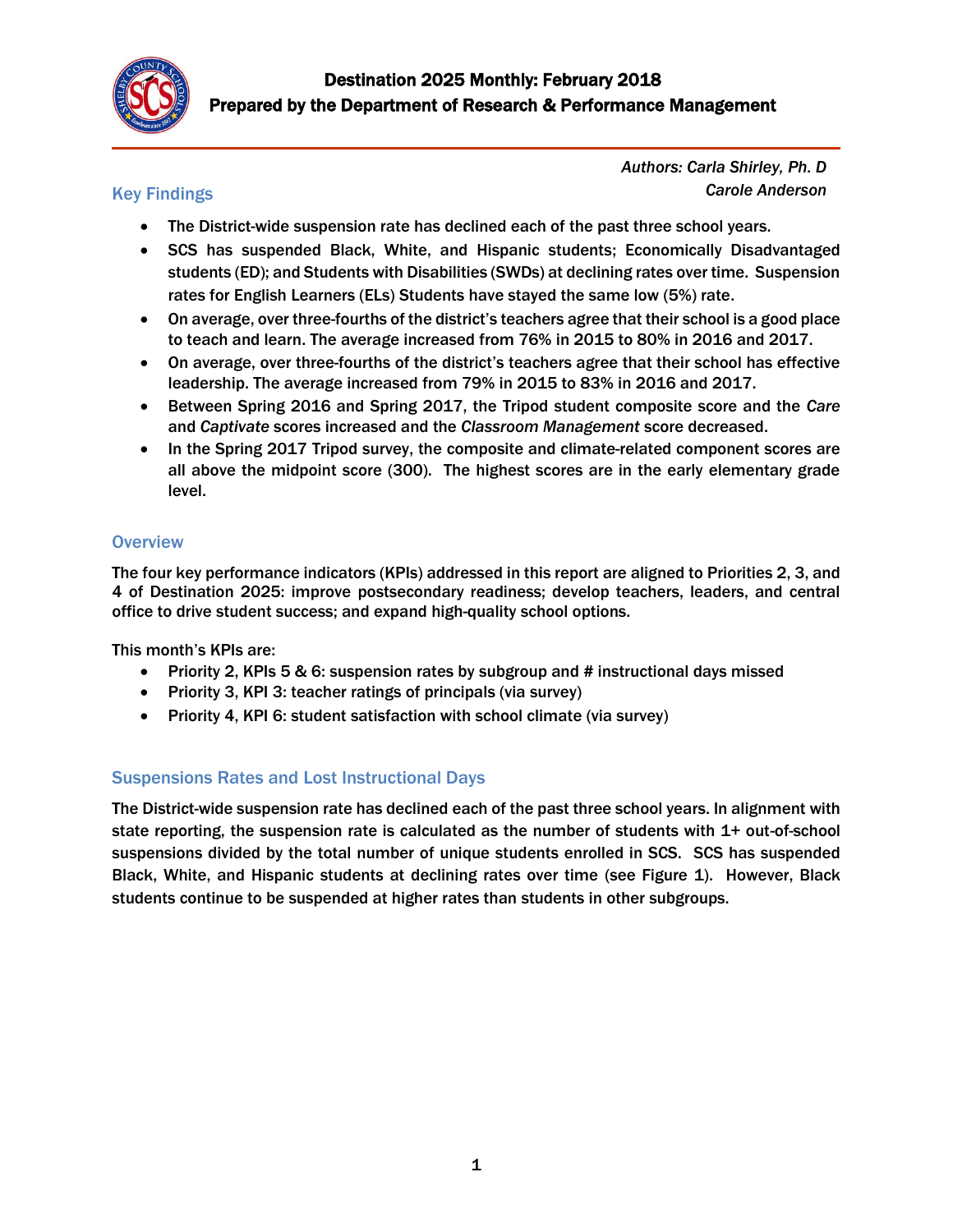



Figure 1. Suspension Rates by Race/Ethnicity Over Time

SCS has suspended male and female students at lower rates over time (see Figure 2). Male students continue to have higher suspension rates than female students.



Figure 2. Suspension Rates by Gender Over Time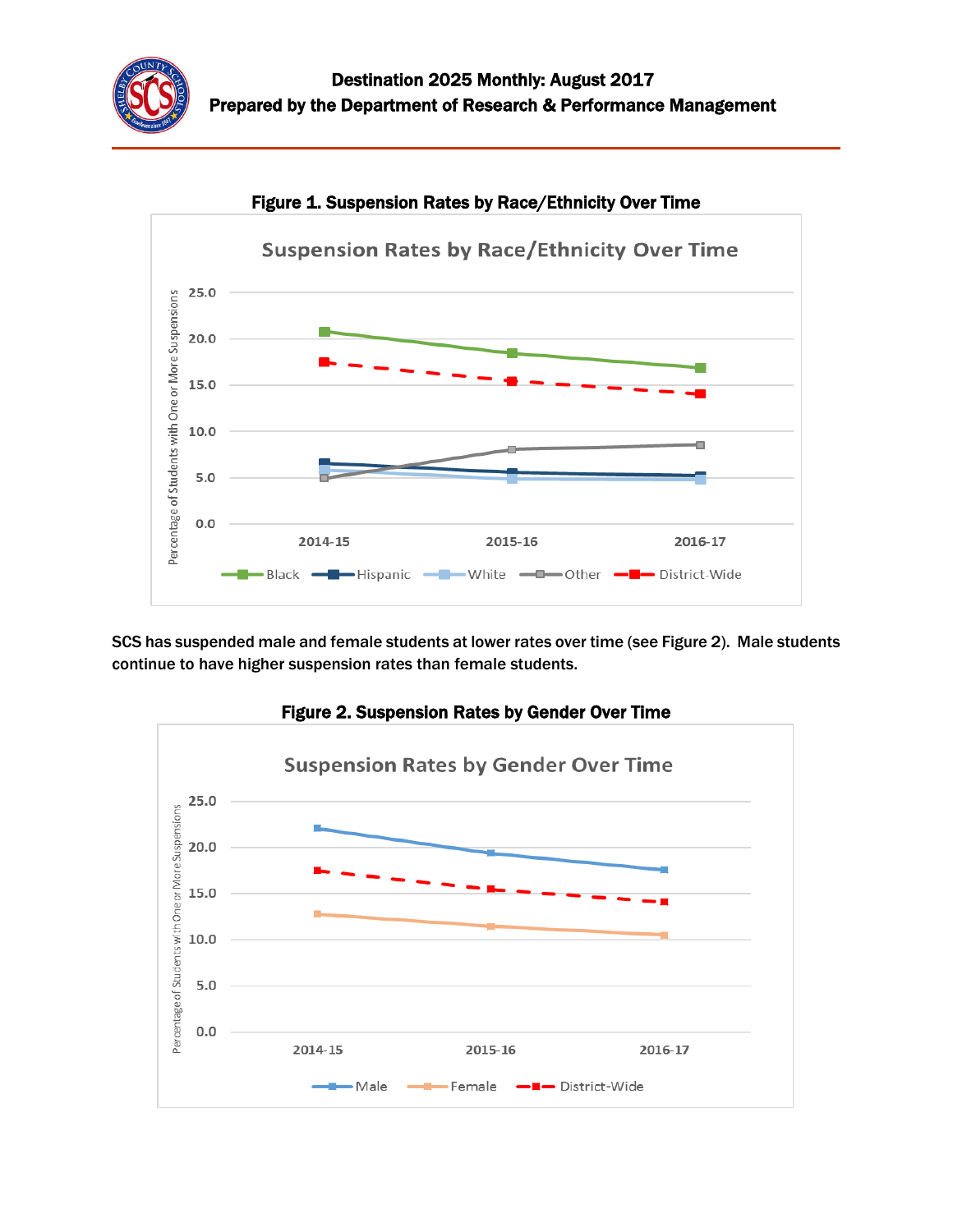

SCS has suspended Economically Disadvantaged (ED) students at lower rates over time. Non-ED students were suspended at lower rates in 2016-17 compared to the previous two school years (see Figure 3).



Figure 3. Suspension Rates by Social Economic Status Over Time

Suspension rates for English Learners (ELs) Students have stayed the same low (5%) rate while Suspension rates for Students with Disabilities (SWDs) have declined year-over-year (see Figure 4).



Figure 4. Suspension Rates by English Language and Disability Status Over Time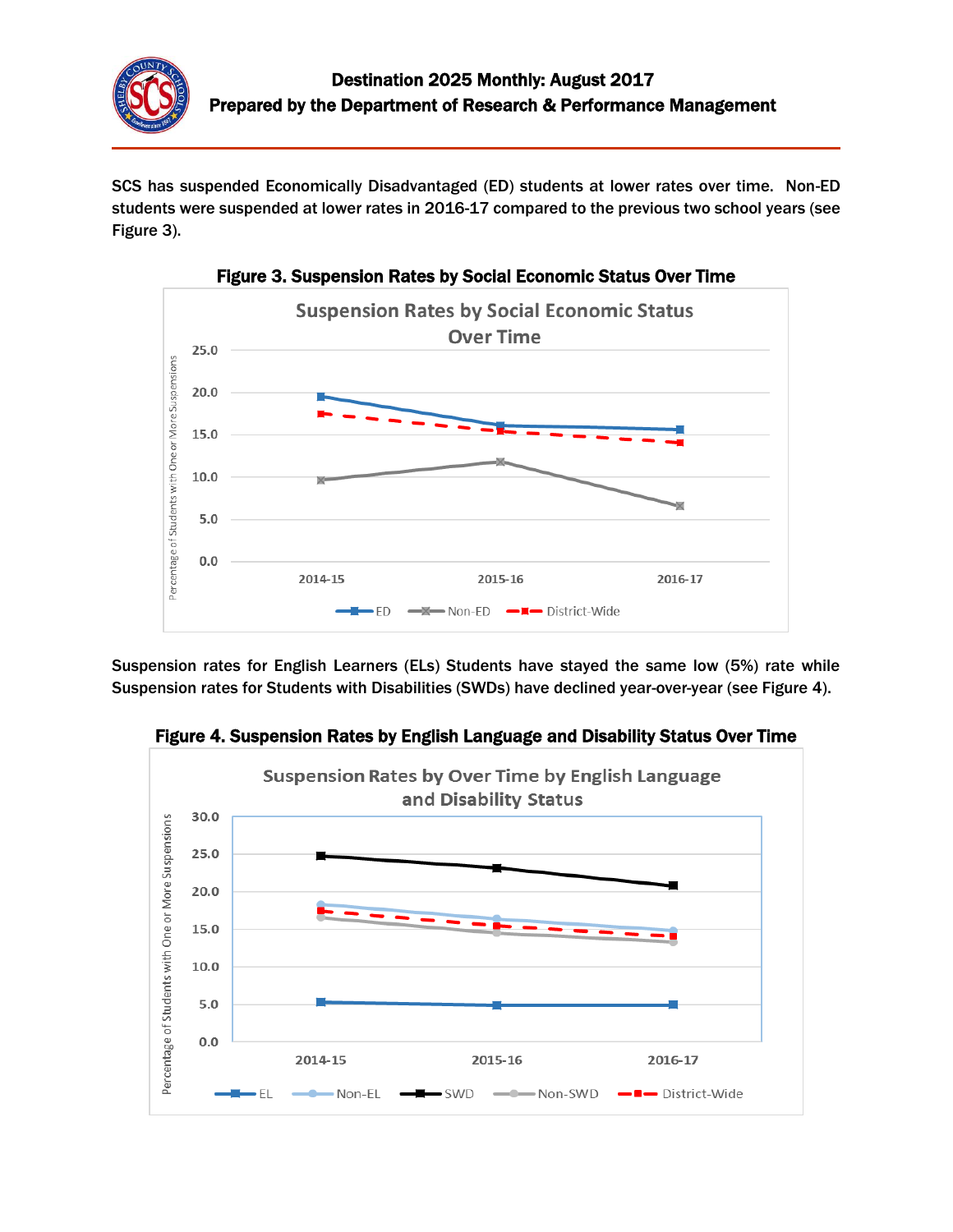

Through the first 80 school days of 2017-18, the number of lost instructional days and suspension rates have declined compared to the same point in time the past three years (see Figure 5).



# Figure 5. Lost Instructional Days and Suspension Rates Over Time

## School Climate: Instructional Culture Insight Survey

 $\overline{\phantom{a}}$ 

The Instructional Culture Insight survey gathers teachers' feedback on their talent management experiences in multiple domains. The teachers select their level of agreement with domain statements to measure instructional culture at their schools. For the past three fall administrations, 80% or more of the teachers listed on the rosters have completed the survey. In the fall of 2017, the respondents included 80% of teachers (5,303) at 164 schools (see Table 1). The two main survey domains related to principals and school climate are Learning Environment and Leadership.<sup>1</sup>

|                     | # of Teachers<br>listed on Roster | # of Survey<br><b>Respondents</b> | <b>Survey</b><br><b>Response Rate</b> | # of Schools |
|---------------------|-----------------------------------|-----------------------------------|---------------------------------------|--------------|
| <b>Fall 2015</b>    | 6737                              | 5581                              | 83%                                   | 171          |
| <b>Top Quartile</b> | 1366                              | 1132                              | 83%                                   | 42           |
| <b>Fall 2016</b>    | 6362                              | 5287                              | 83%                                   | 163          |
| <b>Top Quartile</b> | 1263                              | 1114                              | 88%                                   | 40           |
| <b>Fall 2017</b>    | 6606                              | 5303                              | 80%                                   | 164          |
| <b>Top Quartile</b> | 1325                              | 1130                              | 85%                                   | 41           |

#### Table 1. SCS Insight Survey Participation

 $1$  The domain titles and survey questions indicated in this report are proprietary to TNTP, Inc., and may not be replicated without written permission.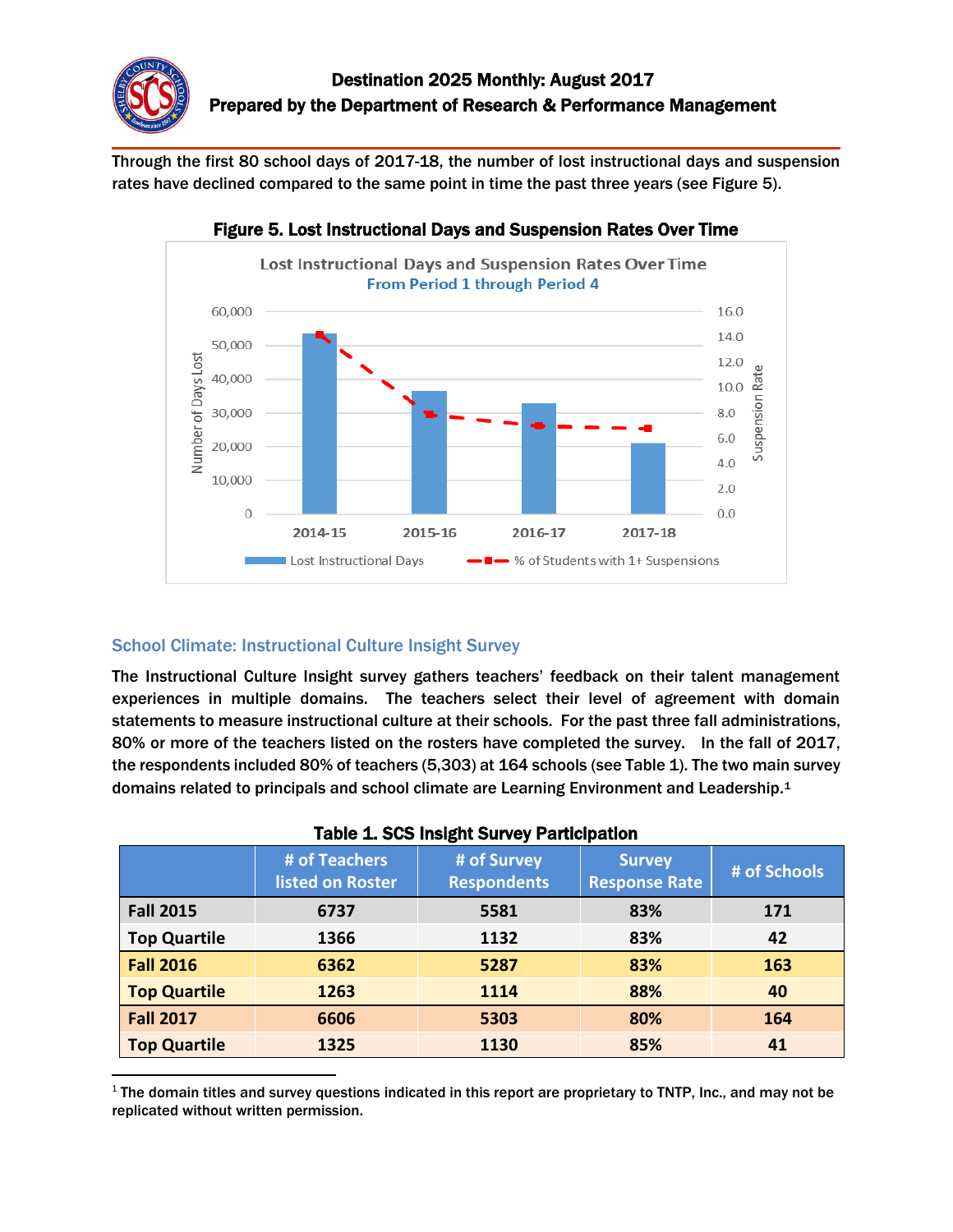

# Learning Environment

In the Learning Environment domain, a key statement related to school climate is: My school is a good place to teach and learn. On average, over three-fourths of the district's teachers agree that their school is a good place to teach and learn. The average increased from 76% in 2015 to 80% in 2016 and 2017. However, results varied for schools in the top versus bottom quartiles on the overall Insight Instructional Culture index. Schools in the top quartile ranged from 93%-96% agreement on this statement and schools in the bottom quartile ranged from 56%-60%.



#### Figure 6. Learning Environment District Averages and Quartile Averages Over Time

## Leadership

In the Leadership domain, a key statement related to school climate is: My school has effective instructional leadership. On average, over three-fourths of the district's teachers agree that their school has effective instructional leadership. The average increased from 79% in 2015 to 83% in 2016 and 2017. The top quartile ranged from 94%-96% and the bottom quartile ranged from 59%- 68%.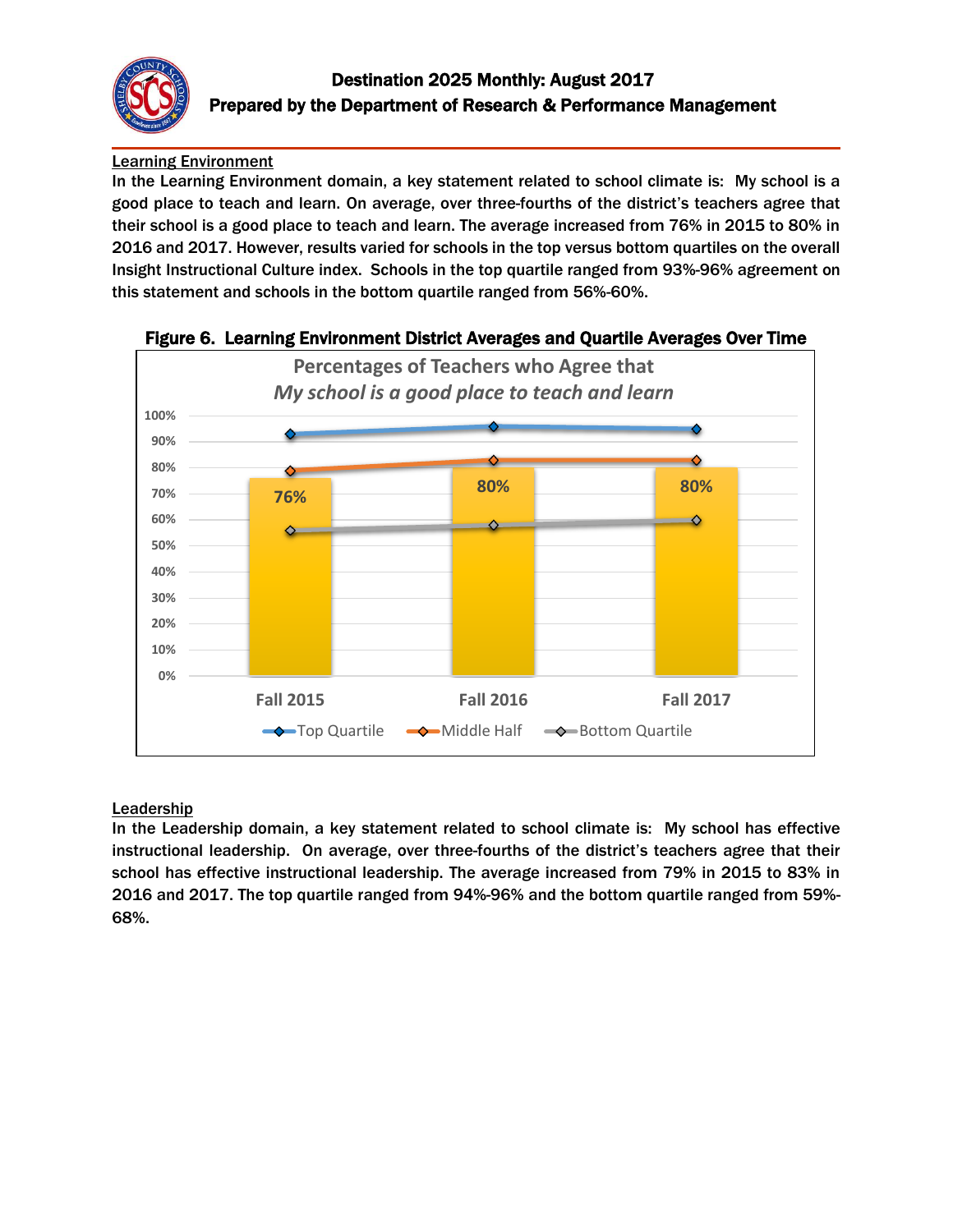



#### Overall Ratings: Fall 2017

The Fall 2017 Insight survey included the following domains related to leadership climate: Learning Environment, Instructional Planning for Student Growth, Observation and Feedback, Professional Development, Evaluation, Peer Culture, Leadership, and Family and Community Engagement (new domain). The percentages reported are district averages across teachers who participated in the survey.

The top three rated items across these domains in the district are:

- *Evaluation*: I know the criteria that will be used to evaluate my performance as a teacher (90%).
- *Instructional Planning and Growth*: Teachers at my school track the performance of their students toward measurable academic goals (89%).
- *Professional Development*: My school is committed to improving my instructional practice (89%).

The bottom three rated items across these domains in the district are:

- *Evaluation*: I agree with the criteria that will be used to evaluate my performance as a teacher (59%).
- *Evaluation*: At my school, evaluation ratings are accurate reflections of teacher effectiveness (64%).
- *Evaluation*: The teacher evaluation process helps identify my strengths and weaknesses (65%).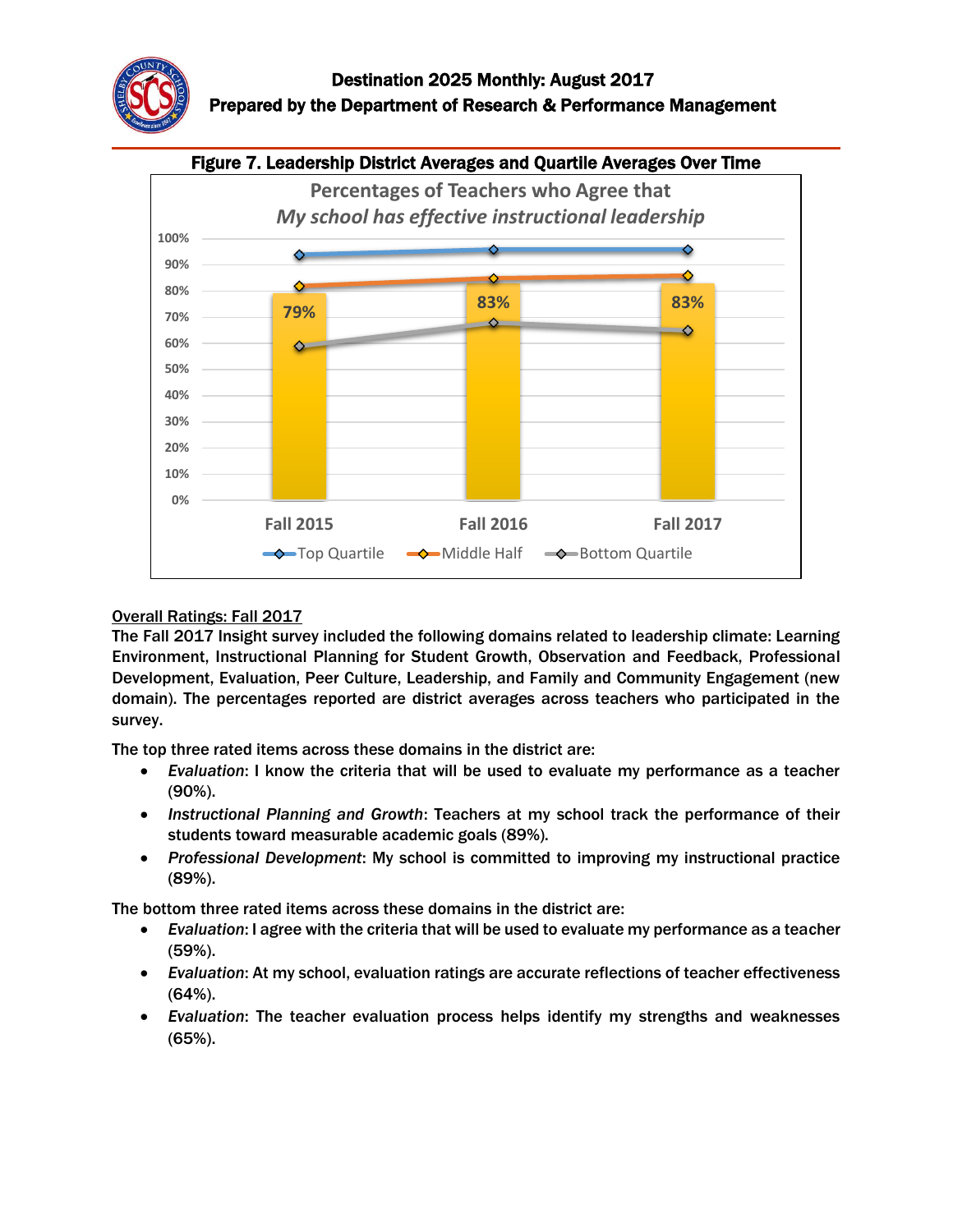

# School Climate: Tripod Student Survey<sup>2</sup>

The Tripod survey gauges students' perceptions about school climate, classroom conditions, teaching qualities, and student engagement. The survey measures seven teaching practices, known as the Seven C's. Students select their level of agreement with statements designed to measure teaching practices. The three practices that relate most to school climate are:

- *Care* (show concern for students' emotional and academic well-being);
- *Captivate* (spark and maintain student interest in learning); and
- *Classroom Management* (foster orderly, respectful, and on-task classroom behavior).

The Tripod scoring includes scaled scores ranging from 202 to 398; 300 is the midpoint of the distribution. Scaled scores allow for comparisons across grade levels, which are Early Elementary (EE) K-2, Upper Elementary (UE) 3-5, Middle (MD), and High (HS). The scores presented are Tripod normed, which means that they indicate how the average classroom in a school/district is performing relative to similarly composed classrooms in the Tripod norming data set.

In Spring 2016 and Spring 2017, 4,505 and 4,365 classes, respectively, were surveyed, with the highest number of classes in the Upper Elementary (UE) and High School (HS) grade levels (see Figure 8).



## Figure 8. SCS Tripod Survey Participation

\* EE- Early Elementary; UE- Upper Elementary; MD- Middle School; HS – High School

#### Student Satisfaction with School Climate

Between Spring 2016 and Spring 2017, the composite score and the *Care* and *Captivate* scores increased and the *Classroom Management* score decreased over time (see Figure 9).

 $\overline{a}$ <sup>2</sup> Tripod data was provided by John Colenberg in Human Resources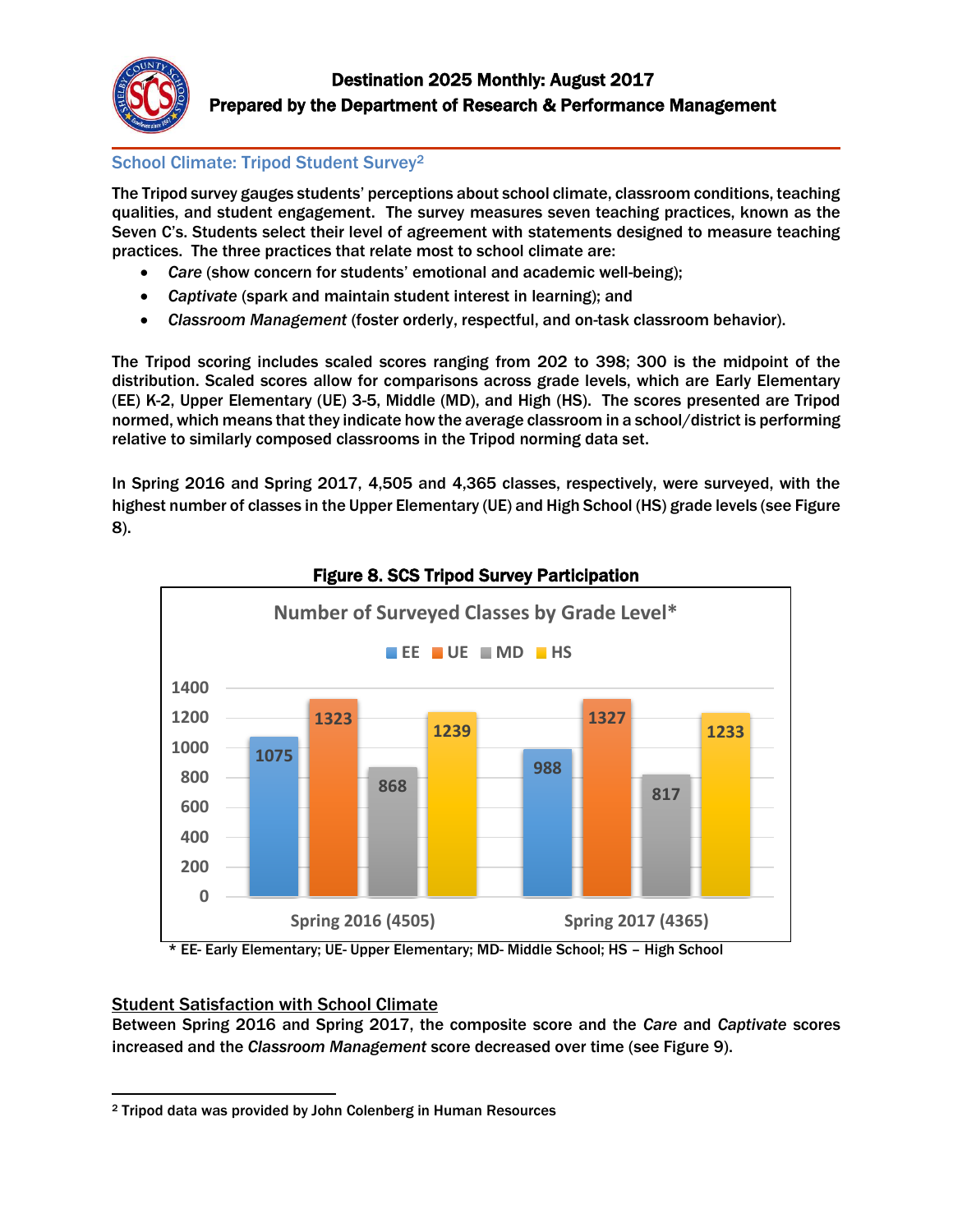



In Spring 2017, the composite and climate-related component scores are all above the midpoint score (300). The highest scores are in the early elementary grade level, followed by middle school for the composite and *Care*, upper elementary for *Captivate*, and high school for *Classroom Management* (see Figure 10).



# Figure 10. Spring 2017 Tripod Scores by Grade Level